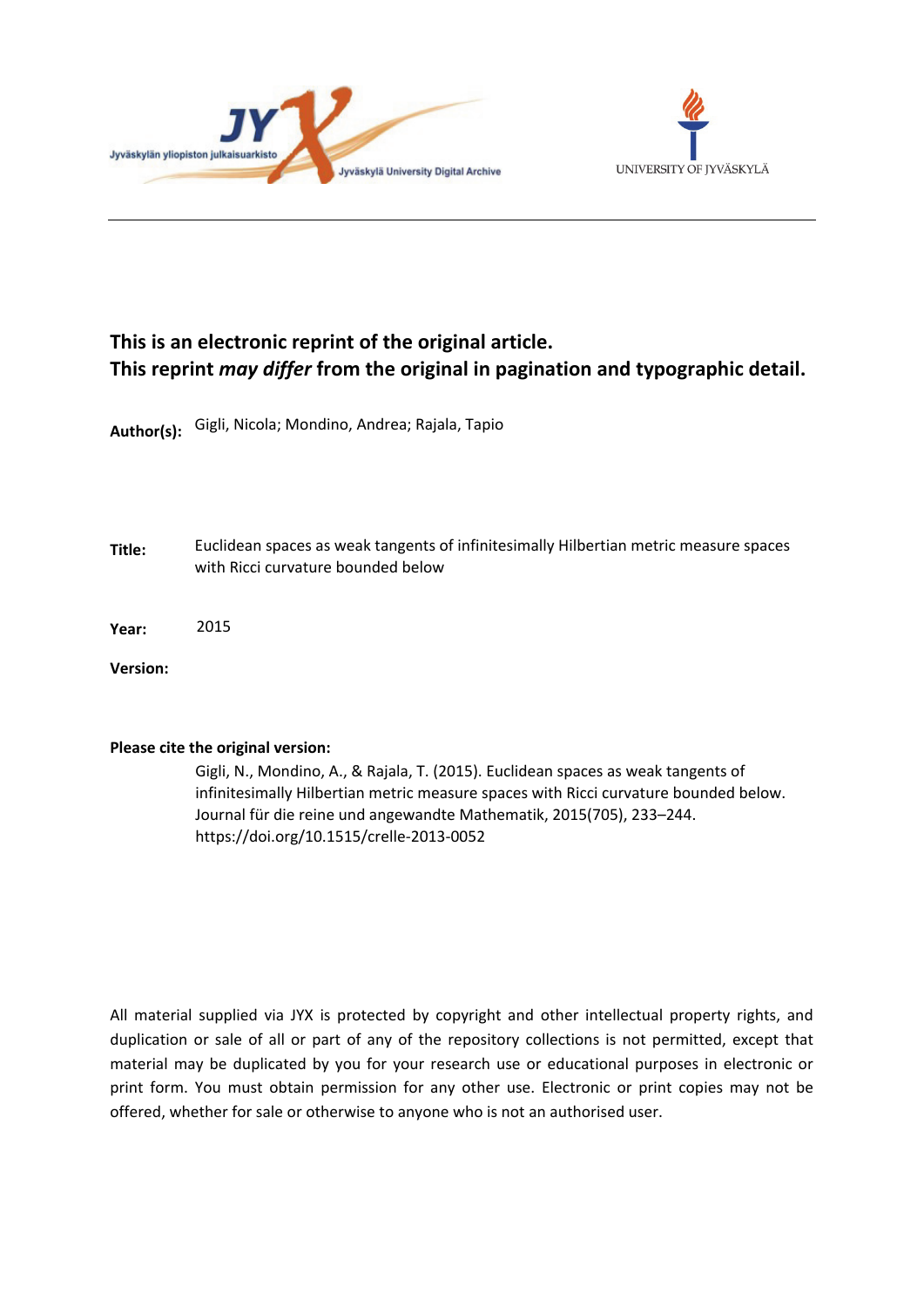# Euclidean spaces as weak tangents of infinitesimally Hilbertian metric measure spaces with Ricci curvature bounded below

By *Nicola Gigli* at Nice, *Andrea Mondino* at Zurich and *Tapio Rajala* at Jyväskylä

**Abstract.** We show that in any infinitesimally Hilbertian  $CD^*(K, N)$ -space at almost every point there exists a Euclidean weak tangent, i.e., there exists a sequence of dilations of the space that converges to a Euclidean space in the pointed measured Gromov–Hausdorff topology. The proof follows by considering iterated tangents and the splitting theorem for infinitesimally Hilbertian  $CD^*(0, N)$ -spaces.

#### 1. Introduction

Gromov–Hausdorff limits of Riemannian manifolds with Ricci curvature lower bounds, Ricci-limits for short, have been extensively studied in particular by Cheeger and Colding in a series of papers [\[9](#page-12-0)[–15\]](#page-12-1). In [\[10\]](#page-12-2) they proved, among other things, that the tangent space at almost every point – intended as pointed Gromov–Hausdorff limit of rescaled spaces – of a Ricci-limit space is Euclidean, with dimension possibly depending on the point. Only much later, in [\[16\]](#page-12-3) Colding and Naber showed that in fact for any Ricci-limit space there exists  $k \in \mathbb{N}$ such that at almost every point in the space the tangent cone is  $\mathbb{R}^k$ . Notice however, that there can be points in the Ricci-limits where the tangent is not unique, see for instance [\[17\]](#page-12-4) for examples.

Lott and Villani [\[27\]](#page-12-5) and Sturm [\[32,](#page-12-6) [33\]](#page-12-7) independently proposed a definition of 'having Ricci curvature bounded from below by K and dimension bounded above by  $N'$  for metric measure spaces, these being called CD(K, N)-spaces (in [\[27\]](#page-12-5) only the cases  $K = 0$  or  $N = \infty$ were considered). Here K is a real number and N a real number at least one, the value  $N = \infty$ being also allowed.

The crucial properties of their definition are the compatibility with the smooth Riemannian case and the stability with respect to measured Gromov–Hausdorff convergence.

More recently, Bacher and Sturm [\[5\]](#page-11-1) proposed a variant of the curvature-dimension condition CD(K, N), called reduced curvature-dimension condition and denoted as  $CD^*(K, N)$ which, while retaining the aforementioned stability and compatibility, has better globalization and tensorialization properties. For the special case  $K = 0$  we have CD(0, N) = CD<sup>\*</sup>(0, N).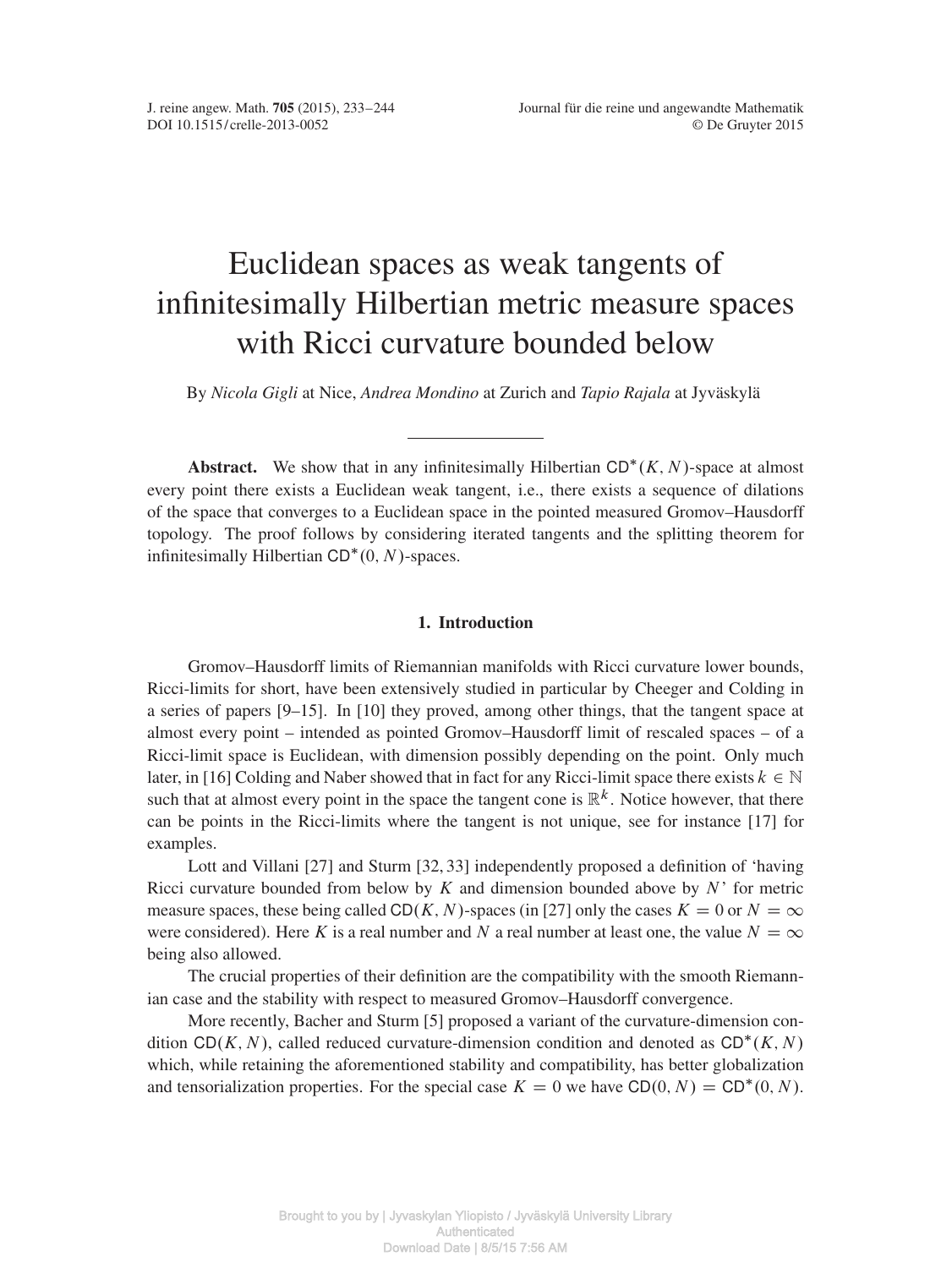For arbitrary K we have that any  $CD(K, N)$ -space is also  $CD^*(K, N)$ , but the converse implication is currently not perfectly understood (it is known that  $CD^*(K, N)$  implies  $CD(K^*, N)$ ), where  $K^* = \frac{N-1}{N} K \leq K$  but the equivalence is open; for some recent progress see [\[7,](#page-11-2) [8\]](#page-12-8)).

From both the geometric and analytic perspective, a delicate issue concerning the  $CD(K, N)$  and  $CD^*(K, N)$  conditions is that they comprehend Finsler structures (see the last theorem in [\[34\]](#page-12-9)), which after the works of Cheeger and Colding are known not to appear as Ricci-limit spaces.

To overcome this problem, in [\[2\]](#page-11-3) the first author together with Ambrosio and Savaré introduced, specifically for the case  $N = \infty$ , a more restrictive condition which retains the stability properties with respect to measured Gromov–Hausdorff convergence and rules out Finsler geometries. This notion is called Riemannian curvature bound and denoted by  $RCD(K,\infty)$ . According to the slightly finer axiomatization proposed by the authors and Ambrosio in [\[1\]](#page-11-4), it can be presented as the reinforcement of the CD( $K, \infty$ ) condition with the requirement that the space is 'infinitesimally Hilbertian' (see also [\[19\]](#page-12-10)), the latter meaning that the Sobolev space  $W^{1,2}(X, \mathsf{d}, \mathfrak{m})$  of real valued functions on  $(X, \mathsf{d}, \mathfrak{m})$  endowed with its canonical norm (i.e., the one built with the  $L^2$  norm and the Cheeger energy) is Hilbert (in general it is only Banach).

In [\[2,](#page-11-3) [3\]](#page-11-5) (see also [\[22\]](#page-12-11) for the first progresses in this direction) it was shown that the  $RCD(K,\infty)$  condition is equivalent to the (properly written/understood) Bochner inequality

$$
\Delta \frac{|\nabla f|^2}{2} \ge \nabla f \cdot \nabla \Delta f + K |\nabla f|^2.
$$

The non-trivial refinement of this result to the finite dimensional case was carried out first by Erbar, Kuwada and Sturm [\[18\]](#page-12-12) and slightly later with different techniques by the second author together with Ambrosio and Savaré in [\[4\]](#page-11-6), where they proved that 'infinitesimal Hilbertianity plus  $CD^*(K, N)'$  is equivalent to the Bochner inequality

$$
\Delta \frac{|\nabla f|^2}{2} \ge \frac{(\Delta f)^2}{N} + \nabla f \cdot \nabla \Delta f + K|\nabla f|^2,
$$

(again, properly understood).

Although infinitesimal Hilbertianity is a requirement analytic in nature, the first author [\[21\]](#page-12-13) showed that on infinitesimally Hilbertian  $CD^*(0, N)$ -spaces the analog of the Cheeger– Colding–Gromoll splitting theorem holds (see also [\[24\]](#page-12-14) for the Abresch–Gromoll inequality), thus providing a geometric property which fails on general  $CD(K, N)/CD^*(K, N)$ -spaces. Unlike general  $CD(K, N)/CD^*(K, N)$ -spaces, infinitesimally Hilbertian  $CD^*(K, N)$ -spaces are also known to be essentially non branching [\[31\]](#page-12-15).

Still in the direction of understanding the geometric properties of infinitesimally Hilbertian  $CD^*(K, N)$ -spaces, a natural conjecture is that on such setting the tangent spaces (i.e., pointed measured Gromov–Hausdorff limits of rescaled spaces) are Euclidean at almost every point. Moreover, like for the Ricci-limits, the tangents should be unique at almost every point. Here we make a step towards these conjectures by proving the following result:

<span id="page-2-0"></span>**Theorem 1.1.** Let  $K \in \mathbb{R}$ ,  $1 \leq N < \infty$  and  $(X, \mathsf{d}, \mathfrak{m})$  be an infinitesimally Hilbertian  $CD^*(K, N)$ -space. Then at  $m$ -almost every  $x \in X$  there exists  $n \in \mathbb{N}$ ,  $n \leq N$ , such that

$$
(\mathbb{R}^n, \mathsf{d}_E, \mathcal{L}_n, 0) \in \mathrm{Tan}(X, \mathsf{d}, \mathfrak{m}, x),
$$

*where*  $d_E$  *is the Euclidean distance and*  $\mathcal{L}_n$  *is the n-dimensional Lebesgue measure normalized so that*  $\int_{B_1(0)} 1 - |x| d\mathcal{L}_n(x) = 1.$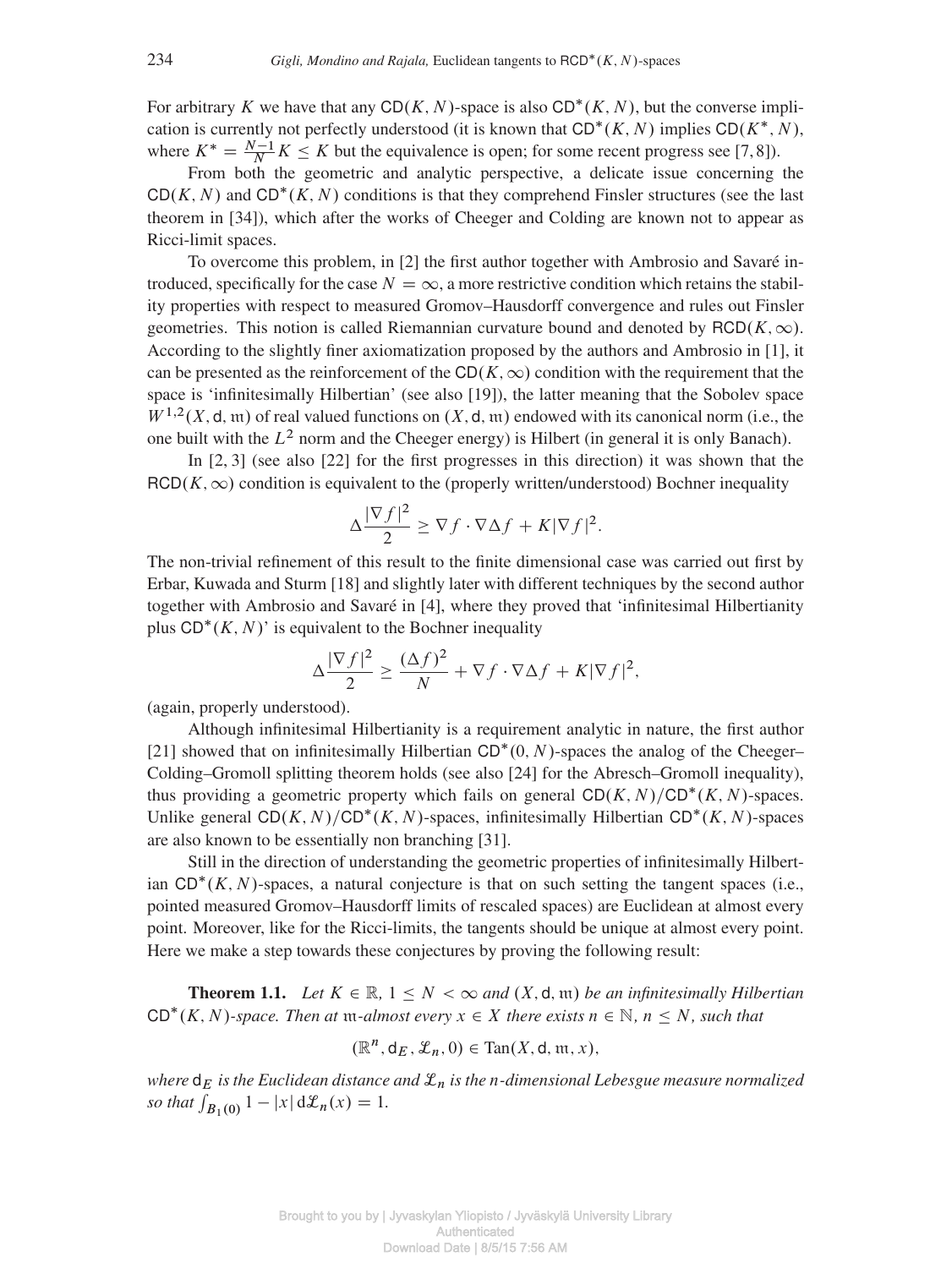Here Tan $(X, \mathsf{d}, \mathfrak{m}, x)$  denotes the collection of pointed measured Gromov–Hausdorff limits of rescaled spaces centered at x. Notice that the normalization of the limit measure expressed in the statement plays little role and depends only on the choice of renormalization of rescaled measures in the process of taking limits.

The idea for the proof of Theorem [1.1](#page-2-0) is the one used by Cheeger and Colding in [\[10\]](#page-12-2), namely to prove that m-a.e. point is the middle point of a non-constant geodesic, noticing that in the limit of blow-ups the space becomes an infinitesimally Hilbertian  $CD^*(0, N)$ -space and the geodesics a line, then to use the splitting to factorize a direction. At this point it is a matter of proving that one can factorize enough dimensions to deduce that the limit is really Euclidean. In order to do so, Cheeger and Colding used some additional geometric information that is currently unavailable in the non-smooth setting: this is why we can't really prove that every tangent is Euclidean but only the existence of such tangent space.

Instead, we use a crucial idea of Preiss [\[29\]](#page-12-16), adapted by Le Donne [\[25\]](#page-12-17) to the metricmeasure setting, which states that on doubling metric-measure spaces 'tangents of tangents are tangents themselves', see Theorem [3.2](#page-8-0) for the precise statement. Notice that we report the proof of such result because Le Donne stated the theorem for pointed Gromov–Hausdorff convergence, while we need it for the pointed measured Gromov–Hausdorff topology. Yet, such variant presents no additional difficulties so that we will basically just follow Le Donne's argument keeping track of the measures involved.

Finally, we remark that given that Theorem [1.1](#page-2-0) is proved via such compactness argument, in fact we prove the following slightly stronger statement: for every sequence of scalings we have that for m-a.e. x there exists a subsequence (possibly depending on x) converging to a Euclidean space.

Acknowledgement. The second author acknowledges the support of the ETH fellowship, part of the work was written when he was supported by the ERC grant GeMeTheNES directed by Prof. Luigi Ambrosio. The third author acknowledges the support of the Academy of Finland project no. 137528.

#### 2. Preliminaries

2.1. Pointed metric measure spaces. The basic objects we will deal with throughout the paper are metric measure spaces and pointed metric measure spaces, m.m.s. and p.m.m.s. for short.

For our purposes, an m.m.s. is a triple  $(X, \mathsf{d}, \mathfrak{m})$  where  $(X, \mathsf{d})$  is a complete and separable metric space and m is a boundedly finite (i.e., finite on bounded subsets) non-negative complete Borel measure on it.

We will mostly work under the assumption that the measure m is *boundedly doubling*, i.e., such that

<span id="page-3-0"></span>
$$
(2.1) \t 0 < \operatorname{tr}(B_{2r}(x)) \le C(R)\operatorname{tr}(B_r(x)), \quad \forall x \in X, r \le R,
$$

for some positive constant  $C(R) > 0$  depending on the radius  $R > 0$ . Notice that the map  $C: (0, \infty) \rightarrow (0, \infty)$  can, and will, be taken non-decreasing.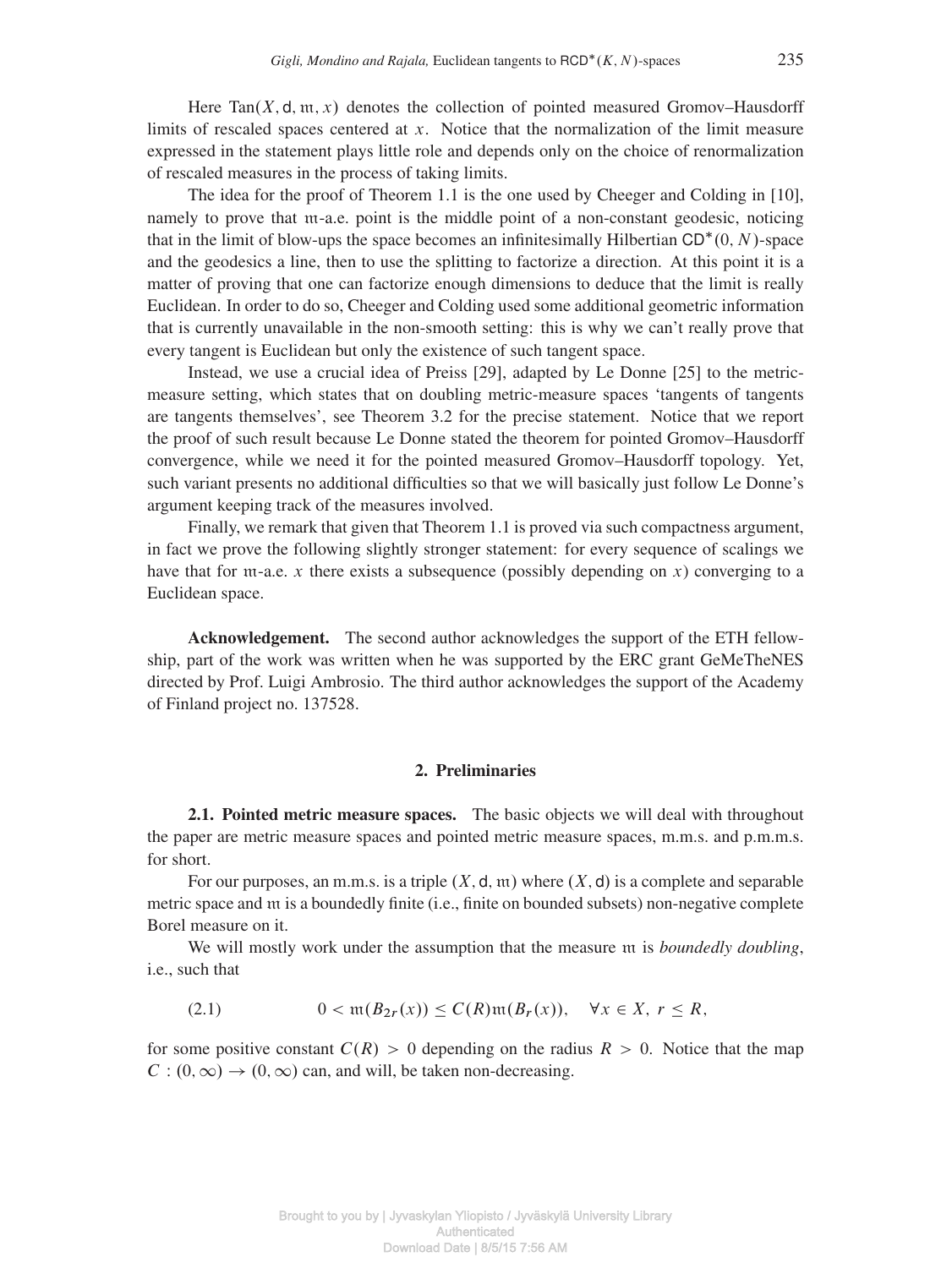The bound [\(2.1\)](#page-3-0) implies that supp  $m = X$  and  $m \neq 0$  and by iteration one gets

<span id="page-4-2"></span>
$$
(2.2) \quad \mathfrak{m}(B_R(a)) \le \mathfrak{m}(B_r(x)) (C(R))^{\log_2(\frac{r}{R})+2}, \quad \forall 0 < r \le R, \ a \in X, \ x \in B_R(a).
$$

In particular, this shows that bounded subsets are totally bounded and hence that boundedly doubling spaces are proper.

A p.m.m.s. is a quadruple  $(X, d, \mathfrak{m}, \bar{x})$  where  $(X, d, \mathfrak{m})$  is a metric measure space and  $\bar{x} \in \text{supp}(\mathfrak{m})$  is a given 'reference' point. Two p.m.m.s.  $(X, \mathsf{d}, \mathfrak{m}, \bar{x})$ ,  $(X', \mathsf{d}', \mathfrak{m}', \bar{x}')$  are declared isomorphic provided there exists an isometry  $T : (supp(m), d) \rightarrow (supp(m'), d')$ such that  $T_{\sharp}$  m = m' and  $T(\bar{x}) = \bar{x}'$ .

We say that a p.m.m.s.  $(X, \mathsf{d}, \mathfrak{m}, \bar{x})$  is normalized provided  $\int_{B_1(\bar{x})} 1 - \mathsf{d}(\cdot, \bar{x}) \, \mathrm{d}\mathfrak{m} = 1$ . Obviously, given any p.m.m.s.  $(X, \mathsf{d}, \mathfrak{m}, \bar{x})$  there exists a unique  $c > 0$  such that  $(X, \mathsf{d}, c\mathfrak{m}, \bar{x})$ is normalized, namely  $c := (\int_{B_1(\bar{x})} 1 - d(\cdot, \bar{x}) dm)^{-1}$ .

We shall denote by  $\mathcal{M}_{C(\cdot)}$  the class of (isomorphism classes of) normalized p.m.m.s. fulfilling [\(2.1\)](#page-3-0) for given non-decreasing  $C : (0, \infty) \rightarrow (0, \infty)$ .

2.2. Pointed measured Gromov–Hausdorff topology and measured tangents. The definition of convergence of p.m.m.s. that we shall adopt is the following (see  $[6, 23, 34]$  $[6, 23, 34]$  $[6, 23, 34]$  $[6, 23, 34]$  $[6, 23, 34]$ ):

<span id="page-4-1"></span>Definition 2.1 (Pointed measured Gromov–Hausdorff convergence). A sequence  $(X_i, d_i, \mathfrak{m}_i, \bar{x}_i)$  is said to converge in the pointed measured Gromov–Hausdorff topology (p-mGH for short) to  $(X_\infty, \mathsf{d}_\infty, \mathfrak{m}_\infty, \bar{X}_\infty)$  if and only if there exists a separable metric space  $(Z, d_Z)$  and isometric embeddings  $\{i_j : (supp(\mathfrak{m}_j), d_j) \to (Z, d_Z)\}_{i \in \bar{N}}$  such that for every  $\varepsilon > 0$  and  $R > 0$  there exists  $i_0$  such that for every  $i > i_0$ 

$$
\iota_{\infty}(B_R^{X_{\infty}}(\bar{x}_{\infty})) \subset B_{\varepsilon}^Z[\iota_j(B_R^{X_j}(\bar{x}_j))] \quad \text{and} \quad \iota_j(B_R^{X_j}(\bar{x}_j)) \subset B_{\varepsilon}^Z[\iota_{\infty}(B_R^{X_{\infty}}(\bar{x}_{\infty}))],
$$

where  $B_{\varepsilon}^{Z}[A] := \{ z \in Z : d_{Z}(z, A) < \varepsilon \}$  for every subset  $A \subset Z$ , and

$$
\int_Y \varphi \, d((\iota_j)_\sharp(\mathfrak{m}_j)) \to \int_Y \varphi \, d((\iota_\infty)_\sharp(\mathfrak{m}_\infty)) \quad \forall \varphi \in C_b(Z),
$$

where  $C_b(Z)$  denotes the set of real valued bounded continuous functions with bounded support in Z.

Sometimes in the following, for simplicity of notation, we will identify the spaces  $X_i$ with their isomorphic copies  $\iota_i(X_i) \subset Z$ .

It is obvious that this is in fact a notion of convergence for isomorphism classes of p.m.m.s., the following proposition also follows by standard means, see, e.g., [\[23\]](#page-12-18) for details.

<span id="page-4-0"></span>**Proposition 2.2.** *Let*  $C : (0, \infty) \rightarrow (0, \infty)$  *be a non-decreasing function. Then there* exists a distance  $\mathfrak{D}_{C(\cdot)}$  on  $\mathcal{M}_{C(\cdot)}$  for which converging sequences are precisely those converging in the p-mGH sense. Furthermore, the space  $(\mathcal{M}_{C(\cdot)}, \mathfrak{D}_{C(\cdot)})$  is compact.

Notice that the compactness of  $(M_{C(\cdot)}, \mathcal{D}_{C(\cdot)})$  follows by the standard argument of Gromov: the measures of spaces in  $\mathcal{M}_{C(\cdot)}$  are uniformly boundedly doubling, hence balls of given radius around the reference points are uniformly totally bounded and thus compact in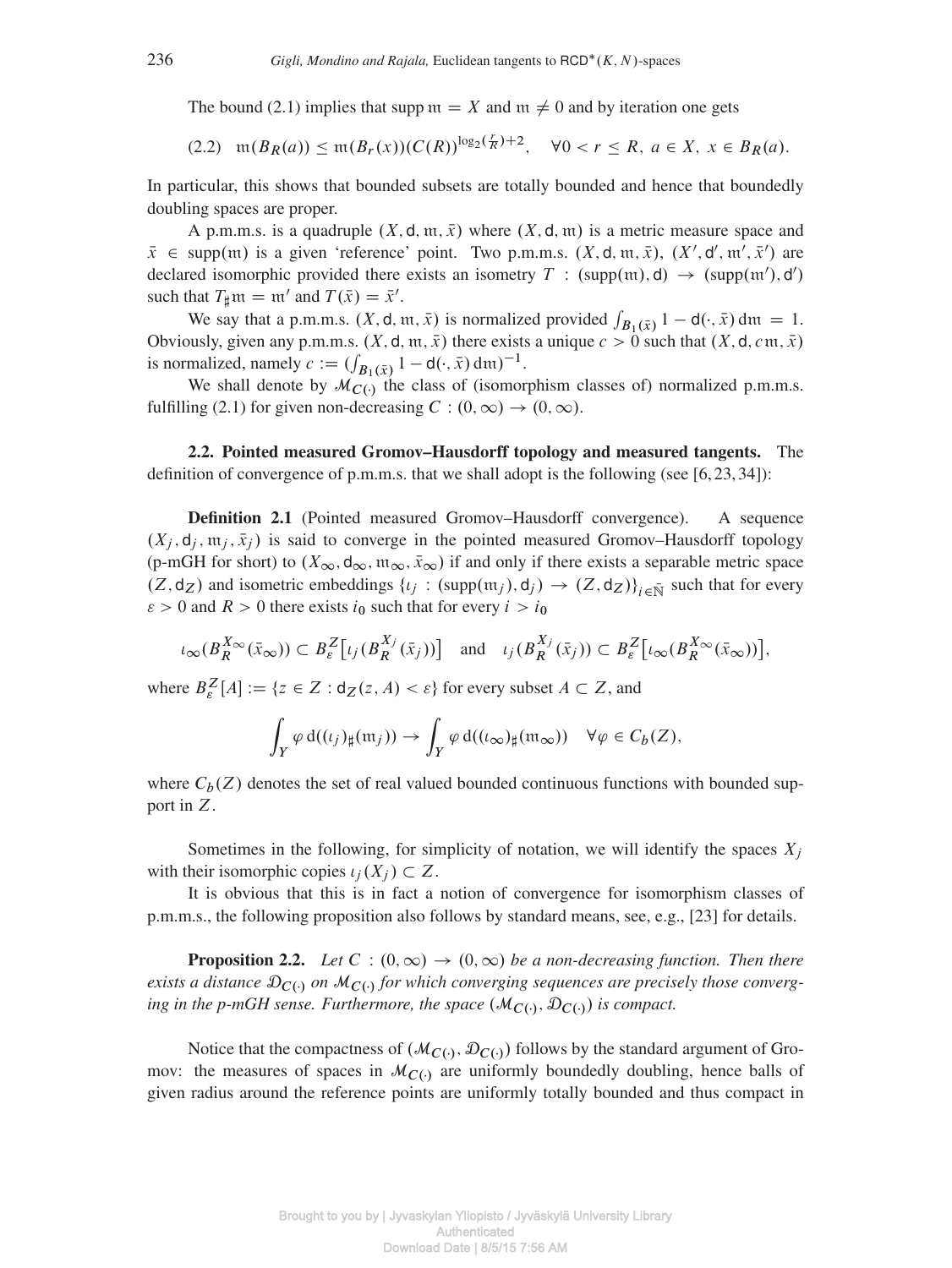the Gromov–Hausdorff topology. Then weak compactness of the measures follows using the doubling condition again and the fact that they are normalized.

The objects of study of this paper are measured tangents, which are defined as follows. Let  $(X, d, m)$  be an m.m.s.,  $\overline{x} \in \text{supp}(m)$  and  $r \in (0, 1)$ ; we consider the rescaled and normalized p.m.m.s.  $(X, r^{-1}d, \mathfrak{m}_r^{\bar{x}}, \bar{x})$  where the measure  $\mathfrak{m}_r^{\bar{x}}$  is given by

<span id="page-5-1"></span>(2.3) 
$$
\mathfrak{m}_r^{\bar{x}} := \Big( \int_{B_r(\bar{x})} 1 - \frac{1}{r} \mathsf{d}(\cdot, \bar{x}) \, \mathrm{d}\mathfrak{m} \Big)^{-1} \mathfrak{m}.
$$

Then we define:

**Definition 2.3** (The collection of tangent spaces Tan $(X, d, m, \bar{x})$ ). Let  $(X, d, m)$  be an m.m.s. and  $\bar{x} \in \text{supp}(m)$ . A p.m.m.s.  $(Y, \text{d}_Y, \text{n}, y)$  is called a *tangent* to  $(X, \text{d}, m)$  at  $\bar{x} \in X$  if there exists a sequence of radii  $r_i \downarrow 0$  so that  $(X, r_i^{-1}d, \mathfrak{m}_{r_i}^{\bar{x}}, \bar{x}) \rightarrow (Y, d_Y, \mathfrak{n}, y)$  as  $i \rightarrow \infty$  in the pointed measured Gromov–Hausdorff topology.

We denote the collection of all the tangents of  $(X, \mathsf{d}, \mathfrak{m})$  at  $\bar{x} \in X$  by Tan $(X, \mathsf{d}, \mathfrak{m}, \bar{x})$ .

Notice that if  $(X, \mathsf{d}, \mathfrak{m})$  satisfies [\(2.1\)](#page-3-0) for some non-decreasing  $C : (0, \infty) \to (0, \infty)$ , then  $(X, r^{-1}d, m_r^x, \bar{x}) \in M_{C(1)}$  for every  $\bar{x} \in X$  and  $r \in (0, 1)$  and hence the compactness stated in Proposition [2.2](#page-4-0) ensures that the set Tan $(X, d, m, \bar{x})$  is non-empty.

It is also worth noting that the map

$$
supp(\mathfrak{m}) \ni x \mapsto (X, \mathsf{d}, \mathfrak{m}_r^x, x)
$$

is (sequentially) d-continuous for every  $r > 0$ , the target space being endowed with the p-mGH convergence.

2.3. Lower Ricci curvature bounds. Here we quickly recall those basic definitions and properties of spaces with lower Ricci curvature bounds that we will need later on.

We denote by  $\mathcal{P}(X)$  the space of Borel probability measures on the complete and separable metric space  $(X, d)$  and by  $\mathcal{P}_2(X) \subset \mathcal{P}(X)$  the subspace consisting of all the probability measures with finite second moment.

For  $\mu_0, \mu_1 \in \mathcal{P}_2(X)$  the quadratic transportation distance  $W_2(\mu_0, \mu_1)$  is defined by

<span id="page-5-0"></span>(2.4) 
$$
W_2^2(\mu_0, \mu_1) = \inf_{\mathcal{V}} \int_X d^2(x, y) d\mathcal{V}(x, y),
$$

where the infimum is taken over all  $\gamma \in \mathcal{P}(X \times X)$  with  $\mu_0$  and  $\mu_1$  as the first and the second marginal.

Assuming the space  $(X, d)$  to be geodesic, also the space  $(\mathcal{P}_2(X), W_2)$  is geodesic. We denote by  $Geo(X)$  the space of (constant speed minimizing) geodesics on  $(X, d)$  endowed with the sup distance, and by  $e_t$ :  $Geo(X) \rightarrow X, t \in [0, 1]$ , the evaluation maps defined by  $e_t(\gamma) := \gamma_t$ . It turns out that any geodesic  $(\mu_t) \in \text{Geo}(\mathcal{P}_2(X))$  can be lifted to a measure  $\pi \in \mathcal{P}(\text{Geo}(X))$ , so that  $(e_t)_\# \pi = \mu_t$  for all  $t \in [0, 1]$ . Given  $\mu_0, \mu_1 \in \mathcal{P}_2(X)$ , we denote by OptGeo( $\mu_0, \mu_1$ ) the space of all  $\pi \in \mathcal{P}(\text{Geo}(X))$  for which  $(e_0, e_1)_\# \pi$  realizes the minimum in [\(2.4\)](#page-5-0). If  $(X, d)$  is geodesic, then the set  $OptGeo(\mu_0, \mu_1)$  is non-empty for any  $\mu_0, \mu_1 \in \mathcal{P}_2(X).$ 

We turn to the formulation of the  $CD^*(K, N)$  condition, coming from [\[5\]](#page-11-1), to which we also refer for a detailed discussion of its relation with the  $CD(K, N)$  condition (see also [\[7,](#page-11-2)[8\]](#page-12-8)).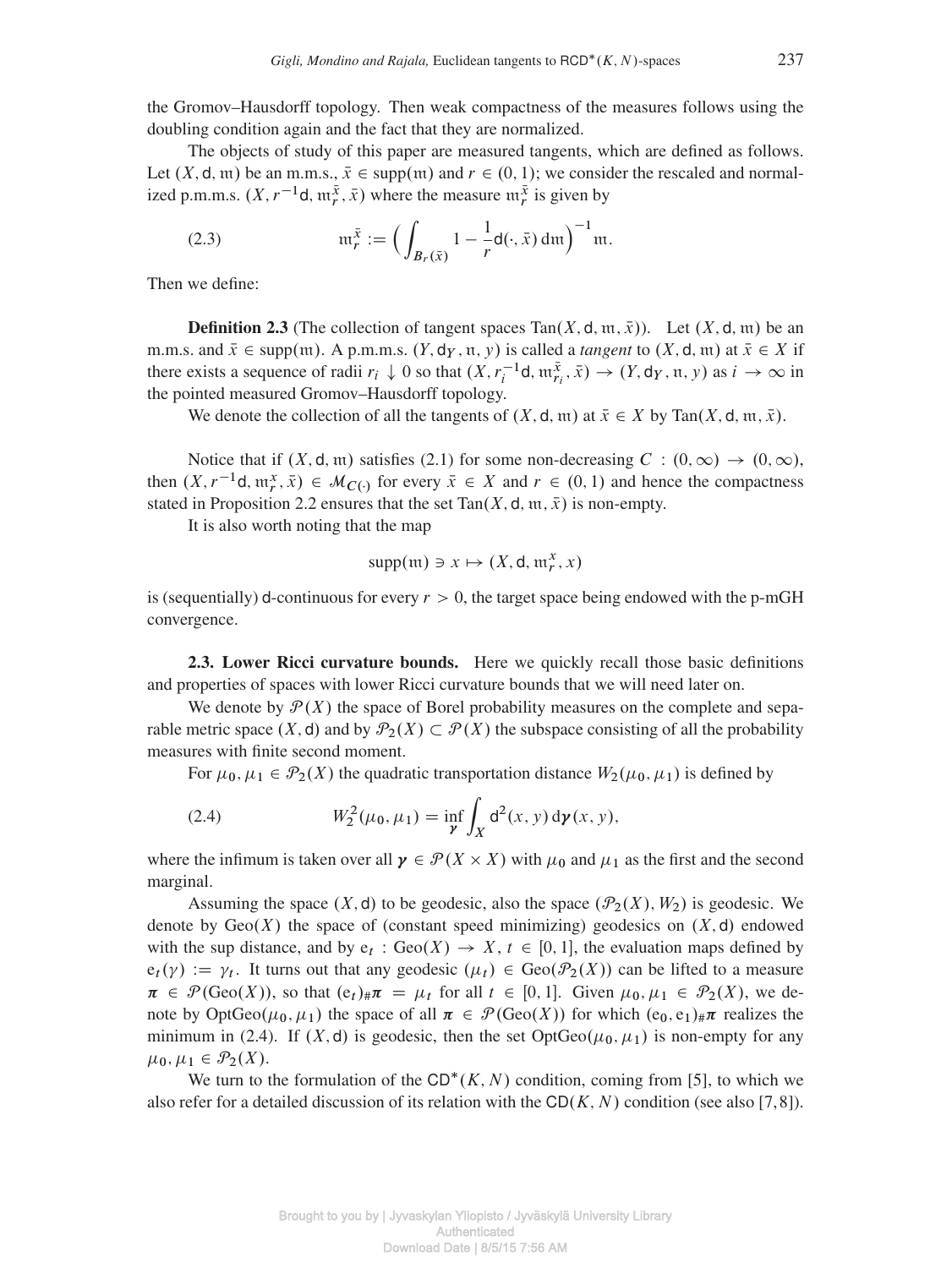Given  $K \in \mathbb{R}$  and  $N \in [1,\infty)$ , we define the distortion coefficient

$$
[0,1] \times \mathbb{R}^+ \ni (t,\theta) \mapsto \sigma_{K,N}^{(t)}(\theta)
$$

as

$$
\sigma_{K,N}^{(t)}(\theta) := \begin{cases}\n+\infty, & \text{if } K\theta^2 \ge N\pi^2, \\
\frac{\sin(t\theta\sqrt{K/N})}{\sin(\theta\sqrt{K/N})} & \text{if } 0 < K\theta^2 < N\pi^2, \\
t & \text{if } K\theta^2 = 0, \\
\frac{\sinh(t\theta\sqrt{K/N})}{\sinh(\theta\sqrt{K/N})} & \text{if } K\theta^2 < 0.\n\end{cases}
$$

**Definition 2.4** (Curvature dimension bounds). Let  $K \in \mathbb{R}$  and  $N \in [1,\infty)$ . We say that an m.m.s.  $(X, \mathsf{d}, \mathfrak{m})$  is a  $CD^*(K, N)$ -space if for any two measures  $\mu_0, \mu_1 \in \mathcal{P}(X)$  with support bounded and contained in supp $(m)$  there exists a measure  $\pi \in \text{OptGeo}(\mu_0, \mu_1)$  such that for every  $t \in [0, 1]$  and  $N' \geq N$  we have

<span id="page-6-1"></span>
$$
(2.5) \ - \int \rho_t^{1-\frac{1}{N'}} \, \mathrm{d}\mathfrak{m} \leq - \int \sigma_{K,N'}^{(1-t)}(\mathrm{d}(\gamma_0,\gamma_1)) \rho_0^{-\frac{1}{N'}} + \sigma_{K,N'}^{(t)}(\mathrm{d}(\gamma_0,\gamma_1)) \rho_1^{-\frac{1}{N'}} \, \mathrm{d}\pi(\gamma),
$$

where for any  $t \in [0, 1]$  we have written  $(e_t)_{\sharp} \pi = \rho_t \mathfrak{m} + \mu_t^s$  with  $\mu_t^s \perp \mathfrak{m}$ .

Notice that if  $(X, d, m)$  is a  $CD^*(K, N)$ -space, then so is  $(supp(m), d, m)$ , hence it is not restrictive to assume that  $supp(m) = X$ , a hypothesis that we shall always implicitly do from now on. It is also immediate to establish the following properties.

<span id="page-6-0"></span>**Property 1.** If  $(X, d, \mathfrak{m})$  is  $CD^*(K, N)$ , then the same is true for  $(X, d, c \mathfrak{m})$  for any  $c > 0$ *. If*  $(X, \mathsf{d}, \mathfrak{m})$  *is*  $CD^*(K, N)$ *, then for*  $\lambda > 0$  *the space*  $(X, \lambda \mathsf{d}, \mathfrak{m})$  *is*  $CD^*(\lambda^{-2}K, N)$ *.* 

On  $CD^*(K, N)$  a natural version of the Bishop-Gromov volume growth estimate holds (see [\[5\]](#page-11-1) for the precise statement), it follows that for any given  $K \in \mathbb{R}$ ,  $N \in [1,\infty)$  there exists a function  $C : (0, \infty) \to (0, \infty)$  depending on K, N such that any CD<sup>\*</sup>(K, N)-space  $(X, \mathsf{d}, \mathfrak{m})$  fulfills  $(2.1)$ .

In order to enforce, in some weak sense, a Riemannian-like behavior of spaces with a curvature-dimension bound, a strengthening of the  $CD^*(K, N)$  has been proposed in [\[2\]](#page-11-3) (see also [\[1,](#page-11-4) [4,](#page-11-6) [18,](#page-12-12) [19,](#page-12-10) [28\]](#page-12-19)): it consists in requiring that the space  $(X, d, \mathfrak{m})$  is such that the Sobolev space  $W^{1,2}(X, \mathsf{d}, \mathfrak{m})$  is Hilbert, a condition we shall refer to as 'infinitesimal Hilbertianity'. It is out of the scope of this note to provide full details about the definition of  $W^{1,2}(X, \mathsf{d}, \mathfrak{m})$ and its relevance in connection with Ricci curvature lower bounds. We will instead be satisfied in recalling the definition and two crucial properties which are relevant for our discussion: the stability (see [\[23\]](#page-12-18) and references therein) and the splitting theorem (see [\[21\]](#page-12-13)).

First of all recall that on an m.m.s. there is not a canonical notion of 'differential of a function' f but at least we can speak of 'modulus of the differential', called weak upper differential and denoted with  $|Df|_w$ ; with this object one defines the Cheeger energy

$$
\operatorname{Ch}(f) := \frac{1}{2} \int_X |Df|_w^2 \operatorname{dm}.
$$

The Sobolev space  $W^{1,2}(X, \mathsf{d}, \mathfrak{m})$  is by definition the space of  $L^2(X, \mathfrak{m})$  functions having finite Cheeger energy, and it is endowed with the natural norm  $|| f ||_{W^{1,2}}^2 := || f ||_{L^2}^2 + 2\text{Ch}(f)$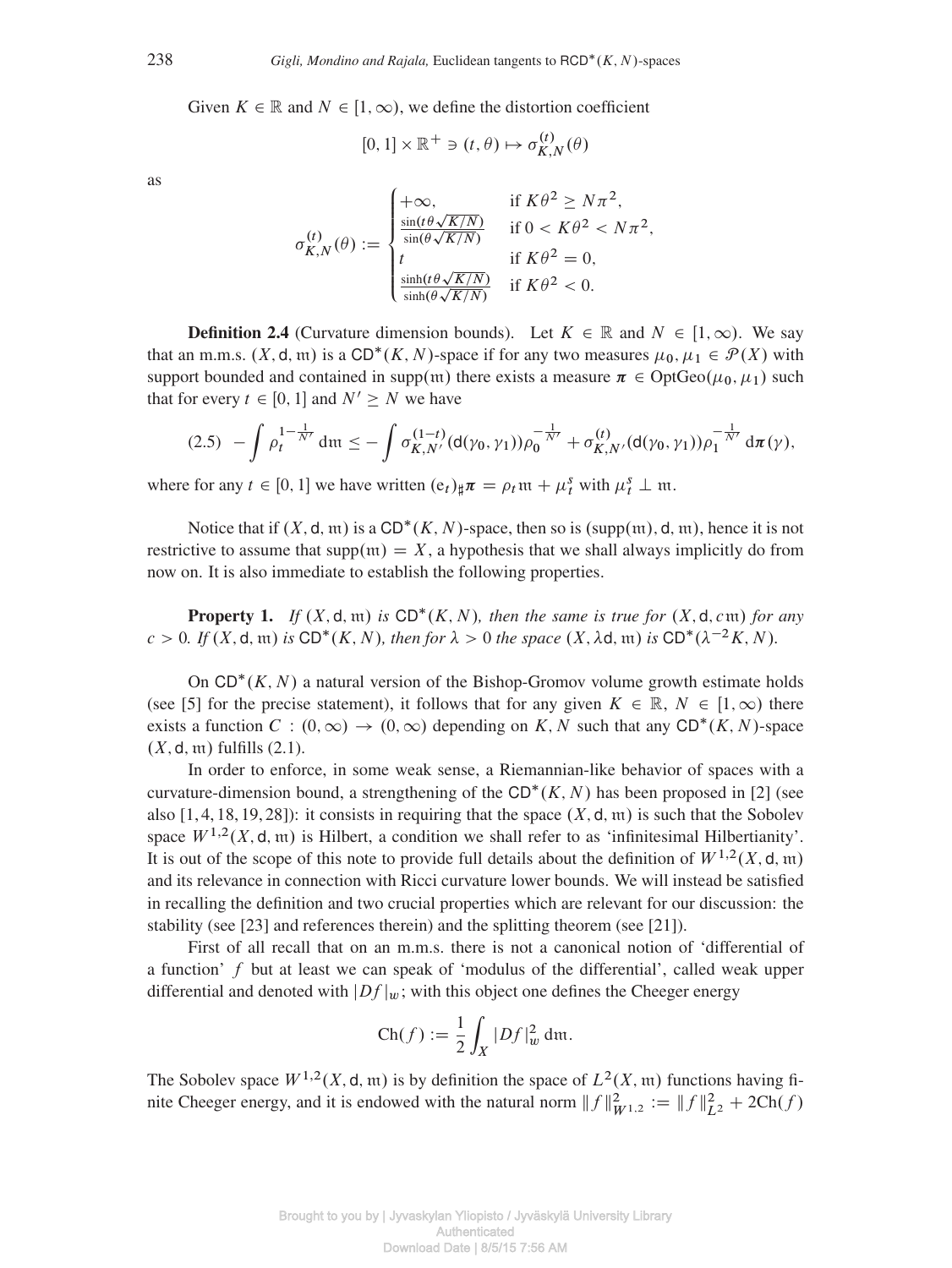which makes it a Banach space. We remark that, in general,  $W^{1,2}(X, \mathsf{d}, \mathfrak{m})$  is not Hilbert (for instance, on a smooth Finsler manifold the space  $W^{1,2}$  is Hilbert if and only if the manifold is actually Riemannian); in case  $W^{1,2}(X, \mathsf{d}, \mathfrak{m})$  is Hilbert then we say that  $(X, \mathsf{d}, \mathfrak{m})$  is *infinitesimally Hilbertian*. Now we state two fundamental properties of infinitesimally Hilbertian  $CD^*(K, N)$  spaces.

<span id="page-7-0"></span>**Theorem 2.5** (Stability). Let  $K \in \mathbb{R}$  and  $N \in [1,\infty)$ . Then the class of normalized *p.m.m.s.*  $(X, \mathsf{d}, \mathfrak{m}, \bar{x})$  such that  $(X, \mathsf{d}, \mathfrak{m})$  is infinitesimally Hilbertian and  $\mathsf{CD}^*(K, N)$  is closed *(hence compact) with respect to p-mGH convergence.*

<span id="page-7-1"></span>**Theorem 2.6** (Splitting). Let  $(X, \mathsf{d}, \mathfrak{m})$  be an infinitesimally Hilbertian  $CD^*(0, N)$ *space with*  $1 \leq N < \infty$ *. Suppose that* supp(m) *contains a line. Then*  $(X, \mathsf{d}, \mathfrak{m})$  *is isomorphic to*  $(X' \times \mathbb{R}, d' \times d_E, m' \times \mathcal{L}_1)$ , where  $d_E$  *is the Euclidean distance,*  $\mathcal{L}_1$  *the Lebesgue measure* and  $(X', d', \mathfrak{m}')$  is an infinitesimally Hilbertian  $CD^*(0, N-1)$ -space if  $N \geq 2$  and a singleton *if*  $N < 2$ *.* 

Notice that for the particular case  $K = 0$  the CD<sup>\*</sup>(0, N) condition is the same as the  $CD(0, N)$  one. Also, in the statement of the splitting theorem, by 'line' we intend an isometric embedding of R.

Notice that Theorem [2.5](#page-7-0) and Property [1](#page-6-0) ensure that the following holds for any  $K, N$ .

<span id="page-7-3"></span>**Property 2.** If  $(X, d, \mathfrak{m})$  is an infinitesimally Hilbertian  $CD^*(K, N)$ -space and  $x \in X$ , *we have that every*  $(Y, d, \pi, y) \in \text{Tan}(X, d, \pi, x)$  *is infinitesimally Hilbertian and*  $CD^*(0, N)$ *.* 

#### 3. Proof of the main result

We will first show that at almost every point in a  $CD^*(K, N)$ -space there exist a geodesic for which the point is an interior point. Then we prove that iterated tangents of  $CD^*(K, N)$ spaces are still tangents of the original space (actually we prove this part in the slightly more general framework of m.m.s. satisfying [\(2.1\)](#page-3-0)). Finally, we use the interior points of geodesics and iterated tangents together with the splitting theorem (Theorem [2.6\)](#page-7-1) to conclude the proof of Theorem [1.1.](#page-2-0)

3.1. Prolongability of geodesics. The following result is a simple consequence of the definition of  $CD^*(K, N)$ -space. The same argument was used in [\[20,](#page-12-20) [30\]](#page-12-21), which were in turn inspired by some ideas in [\[26\]](#page-12-22).

<span id="page-7-2"></span>**Lemma 3.1** (Prolongability of geodesics). Let  $K \in \mathbb{R}$ ,  $N \in [1,\infty)$  and  $(X,d,\mathfrak{m})$  be  $a$  CD<sup>\*</sup>(*K*, *N*)-space that is not a singleton. Then at m-almost every  $x \in X$  there exists a *non-constant geodesic*  $\gamma \in \text{Geo}(X)$  *so that*  $\gamma_{\frac{1}{2}} = x$ *.* 

*Proof.* Take  $x_0 \in X$  and  $R > 0$ . Define

$$
\mu_0 = \frac{1}{\mathfrak{m}(B_R(x_0))} \mathfrak{m} \mathfrak{L} B_R(x_0) \quad \text{and} \quad \mu_1 = \delta_{x_0}.
$$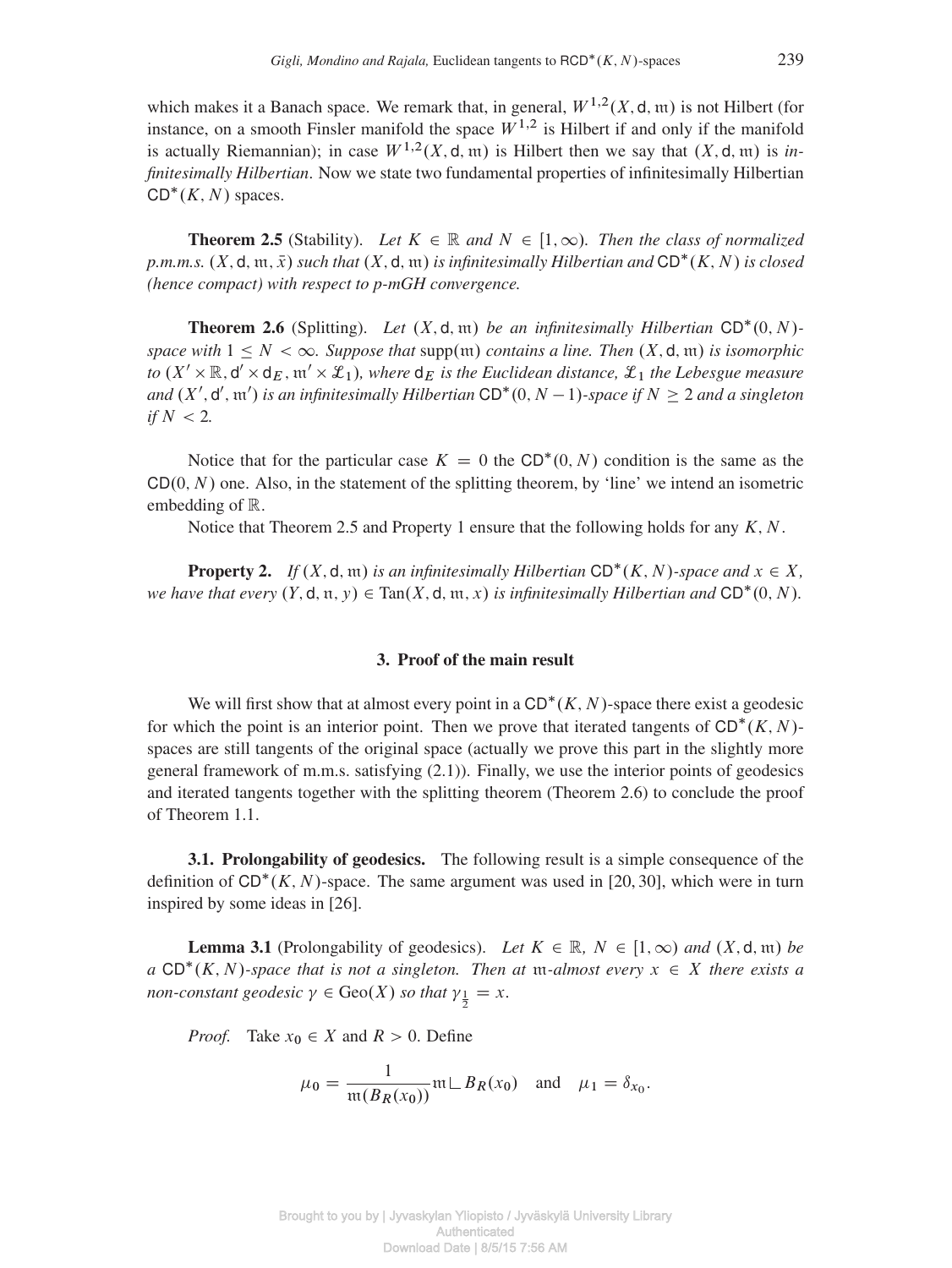Let  $\pi \in \text{OptGeo}(\mu_0, \mu_1)$  be the measure satisfying [\(2.5\)](#page-6-1). With the notation of (2.5) we then have

$$
-\int \rho_t^{1-\frac{1}{N}}\mathrm{d}\mathfrak{m}\leq -\int \sigma_{K,N}^{(1-t)}(\mathrm{d}(\gamma_0,\gamma_1))\rho_0^{-\frac{1}{N}}\mathrm{d}\pi(\gamma)\to -\mathfrak{m}(B_R(x_0))^{\frac{1}{N}},\quad \text{as }t\downarrow 0.
$$

Let us write  $E_t := \{x \in X : \rho_t(x) > 0\}$ . By Jensen's inequality we get

$$
-\int \rho_t^{1-\frac{1}{N}} \, \mathrm{d}\mathfrak{m} = -\int_{E_t} \rho_t^{1-\frac{1}{N}} \, \mathrm{d}\mathfrak{m} \ge -\mathfrak{m}(E_t) \Big( \frac{1}{\mathfrak{m}(E_t)} \int_{E_t} \rho_t \, \mathrm{d}\mathfrak{m} \Big)^{1-\frac{1}{N}} \ge -\mathfrak{m}(E_t)^{\frac{1}{N}}.
$$

Since the optimal transport is performed along geodesics connecting the points of  $B_R(x_0)$  to  $x_0$ , we have the inclusion  $E_t \subset B_R(x_0)$ ; therefore  $\mathfrak{m}(E_t) \to \mathfrak{m}(B_R(x_0))$  as  $t \downarrow 0$ , hence m-a.e.  $x \in B_R(x_0)$  belongs to  $E_t$  for some  $t_x > 0$ . By construction, for m-a.e.  $x \in E_t$  there exist  $\gamma \in \text{Geo}(X)$  and  $t > 0$  with  $\gamma_t = x$  and  $\gamma_1 = x_0$ , thus for m-a.e.  $x \in B_R(x_0)$  there exists a non-constant geodesic  $\gamma \in \text{Geo}(X)$  so that  $\gamma_{\frac{1}{2}} = x$ . The conclusion follows by covering the space  $X$  with countably many balls.  $\Box$ 

3.2. Tangents of tangents are tangents. In this subsection we adapt the celebrated theorem of Preiss [\[29\]](#page-12-16) of iterated tangents of measures in  $\mathbb{R}^n$  to our setting. In particular we are inspired by [\[25,](#page-12-17) Theorem 1.1], where Le Donne proved that for metric spaces with doubling measure almost everywhere the tangents of tangents are tangents of the original space. The difference here is that we also include the weak convergence of measures to the notion of tangents.

<span id="page-8-0"></span>**Theorem 3.2** ('Tangents of tangents are tangents'). Let  $(X, d, m)$  be an m.m.s. satisfy*ing* [\(2.1\)](#page-3-0) *for some*  $C : (0, \infty) \rightarrow (0, \infty)$ . *Then for*  $m$ *-a.e.*  $x \in X$  *the following holds: for any*  $(Y, \mathsf{d}_Y, \mathfrak{n}, y) \in \text{Tan}(X, \mathsf{d}, \mathfrak{m}, x)$  *and any*  $y' \in Y$  *we have* 

$$
\mathrm{Tan}(Y,\mathsf{d}_Y,\mathfrak{n}_1^{y'},y')\subset \mathrm{Tan}(X,\mathsf{d},\mathfrak{m},x),
$$

*the measure*  $\mathfrak{n}_1^{\mathcal{Y}'}$  $\frac{y}{1}$  being defined as in [\(2.3\)](#page-5-1).

*Proof.* Before starting let us recall that in our convention supp $(m) = X$ . We need to prove that

$$
\operatorname{m}(\lbrace x \in X : \text{there exist } (Y, \mathsf{d}_Y, \mathfrak{n}, y) \in \operatorname{Tan}(X, \mathsf{d}, \mathfrak{m}, x) \text{ and }
$$

$$
y' \in Y \text{ such that } (Y, \mathsf{d}_Y, \mathfrak{n}_1^{y'}, y') \notin \operatorname{Tan}(X, \mathsf{d}, \mathfrak{m}, x) \rbrace = 0.
$$

This will follow if we can show that for all  $k, m \in \mathbb{N}$  one has

$$
\operatorname{m}(\lbrace x \in X : \text{there exist } (Y, \mathsf{d}_Y, \mathfrak{n}, y) \in \operatorname{Tan}(X, \mathsf{d}, \mathfrak{m}, x) \text{ and } y' \in Y \text{ such that}
$$
\n
$$
\mathsf{d}_Y(y, y') \le m \text{ and } \mathfrak{D}_{C(\cdot)}((Y, \mathsf{d}_Y, \mathfrak{n}_1^{y'}, y'), (X, r^{-1}\mathsf{d}, \mathfrak{m}_r^x, x)) \ge 2k^{-1}
$$
\n
$$
\text{for all } r \in (0, m^{-1})\rbrace = 0.
$$

Fix  $k, m \in \mathbb{N}$  and notice that since  $(M_{C(1)}, \mathcal{D}_{C(1)})$  is compact, it is also separable. Hence it is sufficient to show that for any closed set  $\mathcal{U} \subset \mathcal{M}_{C(\cdot)}$  with diam $\mathcal{D}_{C(\cdot)}(\mathcal{U}) < (2k)^{-1}$  the set

$$
A = \{x \in X : \text{there exist } (Y, \mathsf{d}_Y, \mathfrak{n}, y) \in \text{Tan}(X, \mathsf{d}, \mathfrak{m}, x) \text{ and } y' \in Y \text{ such that}
$$
  
\n
$$
(Y, \mathsf{d}_Y, \mathfrak{n}_1^{y'}, y') \in U, \mathsf{d}_Y(y, y') \le m \text{ and}
$$
  
\n
$$
\mathcal{D}_{C}(\big(\big(Y, \mathsf{d}_Y, \mathfrak{n}_1^{y'}, y'\big), \big(X, r^{-1}\mathsf{d}, \mathfrak{m}_r^x, x\big)\big) \ge 2k^{-1} \text{ for all } r \in (0, m^{-1})\}
$$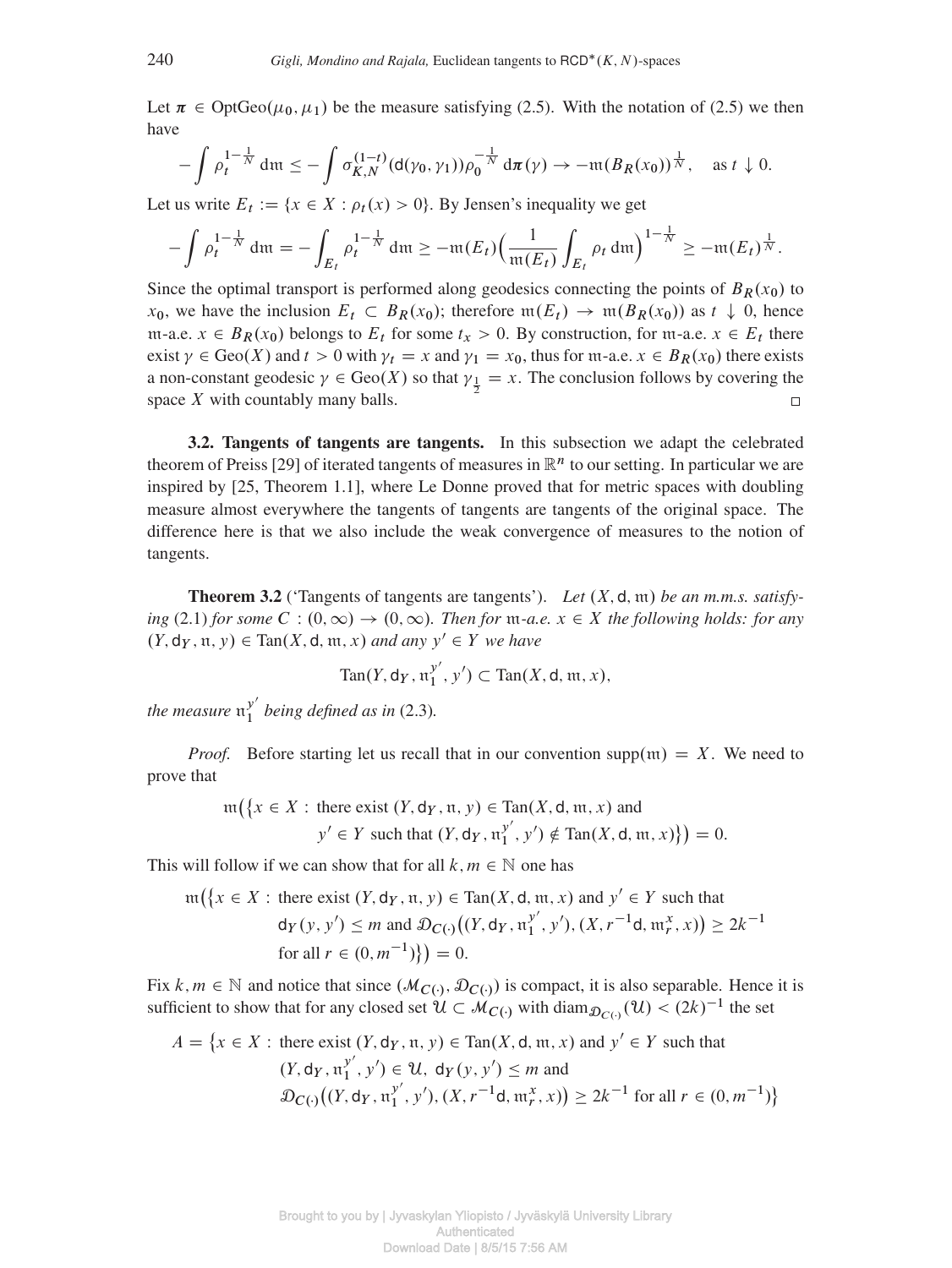has m-measure zero. We start by proving that A is Suslin, and thus m-measurable (this implies that the two subsets defined in the beginning of the proof are Suslin and thus m-measurable as well). To this aim, let  $A \subset X \times M_{C(1)}$  be given by the couples  $(x, (Y, d_Y, \pi, y))$  with  $(Y, d_Y, \pi, y) \in \text{Tan}(X, d, \pi, x)$  and recall that for every  $r \in \mathbb{R}$  the map

$$
X \ni x \mapsto (X, r\mathsf{d}, \mathfrak{m}_{1/r}^x, x) \in (\mathcal{M}_{C(\cdot)}, \mathcal{D}_{C(\cdot)})
$$

is continuous. Thus the set  $\bigcup_{x \in X} \{x\} \times B_{1/i}(X, rd, \mathfrak{m}_{1/r}^x, x) \subset X \times \mathcal{M}_{C(\cdot)}$  is open and hence the identity

$$
\mathcal{A} = \bigcap_{i \in \mathbb{N}} \bigcap_{j \in \mathbb{N}} \bigcup_{r \geq j} \bigcup_{x \in X} \{x\} \times B_{1/i}(X, rd, \mathfrak{m}_{1/r}^x, x)
$$

shows that  $A \subset X \times M_{C(\cdot)}$  is Borel. Next notice that the set  $B \subset M_{C(\cdot)}$  defined by

$$
\mathcal{B} := \mathcal{U} \cap \left\{ (Y, \mathsf{d}_Y, \mathfrak{n}, \bar{y}) : \mathcal{D}_{C(\cdot)} \big( (Y, \mathsf{d}_Y, \mathfrak{n}, \bar{y}), (X, r^{-1}\mathsf{d}, \mathfrak{m}_r^x, x) \big) \ge 2k^{-1} \text{ for all } r \in (0, m^{-1}) \right\}
$$

is closed. Then using the fact that spaces in  $\mathcal{M}_{C}$ . are proper, it is easy to deduce that the set  $\mathcal{C} \subset \mathcal{M}_{C(\cdot)}$  given by

$$
\mathcal{C} := \left\{ (Y, \mathsf{d}_Y, \mathfrak{n}, \bar{y}) : \text{there exists } y' \in Y \text{ such that } \mathsf{d}_Y(y', \bar{y}) \leq m \text{ and } (Y, \mathsf{d}_Y, \mathfrak{n}_1^{y'}, y') \in \mathcal{B} \right\}
$$

is closed as well. Hence, as A is the projection on the first factor of  $A \cap (X \times \mathcal{C})$ , it is Suslin, as claimed.

Now we proceed by contradiction and assume that for some  $k, m, \mathcal{U}$  and A as above one has  $m(A) > 0$ . Let  $a \in A$  be an m-density point of A, i.e.,

<span id="page-9-2"></span>(3.1) 
$$
\lim_{r \downarrow 0} \frac{\mathfrak{m}(A \cap B_r(a))}{\mathfrak{m}(B_r(a))} = 1.
$$

Since  $a \in A$ , there exist a space  $(Y, d_Y, \mathfrak{n}, y) \in \text{Tan}(X, d, \mathfrak{m}, a)$  and a point  $y' \in Y$  such that  $(Y, \mathsf{d}_Y, \mathfrak{n}_1^{y'}$  $y', y' \in \mathcal{U}$ . The fact that  $(Y, d_Y, \mathfrak{n}, y) \in \text{Tan}(X, d, \mathfrak{m}, a)$  grants the existence of a sequence  $r_i \downarrow 0$  such that

<span id="page-9-0"></span>(3.2) 
$$
(X, r_i^{-1}d, \mathfrak{m}_{r_i}^a, a) \to (Y, \mathsf{d}_Y, \mathfrak{n}, y)
$$
 p-mGH.

Let  $(Z, d_Z)$  be the separable metric space and  $i_i, i \in \mathbb{N} \cup \{\infty\}$ , the isometric embeddings given by the definition of p-mGH convergence in [\(3.2\)](#page-9-0). It is then immediate to check directly from Definition [2.1](#page-4-1) that there exists a sequence  $\{x_i\}_{i\in\mathbb{N}}\subset X$  such that

(3.3) 
$$
\lim_{i \to \infty} d_Z(\iota_i(x_i), \iota_\infty(y')) = 0.
$$

Notice that we have

<span id="page-9-3"></span>
$$
\overline{\lim}_{i \to \infty} d_Z(\iota_i(x_i), \iota_i(a))
$$
\n
$$
\leq \overline{\lim}_{i \to \infty} d_Z(\iota_i(x_i), \iota_\infty(y')) + d_Z(\iota_\infty(y'), \iota_\infty(y)) + \overline{\lim}_{i \to \infty} d_Z(\iota_\infty(y), \iota_i(a))
$$
\n
$$
= d_Z(\iota_\infty(y'), \iota_\infty(y)),
$$

and thus by the definition of rescaled metrics we get

<span id="page-9-1"></span>(3.4) 
$$
d(a, x_i) \leq C'r_i, \quad \forall i \in \mathbb{N},
$$

for some constant  $C' > 0$ .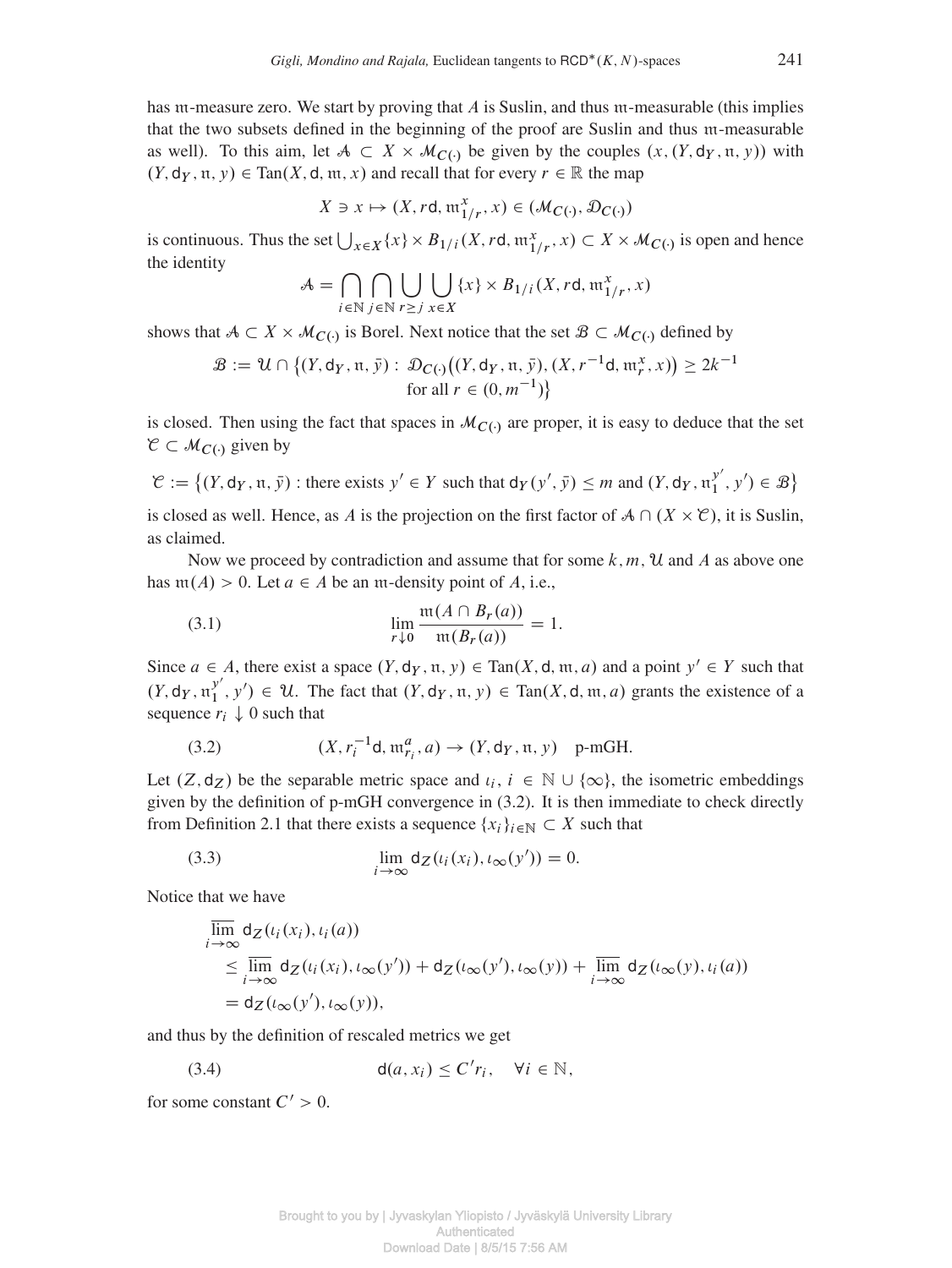**Claim.** *There exists a sequence*  $\{a_i\}_{i\in\mathbb{N}} \subset A \subset X$  *such that* 

<span id="page-10-2"></span>(3.5) 
$$
\lim_{i \to \infty} d_Z(\iota_i(a_i), \iota_\infty(y')) = 0.
$$

*Proof of the Claim.* Here we use the fact that m is locally doubling. This assumption is needed to deduce that for every  $\varepsilon > 0$  there exists  $i_0 \in \mathbb{N}$  such that for every  $i \ge i_0$  we have  $A \cap B_{\epsilon r_i}(x_i) \neq \emptyset$ . Indeed if it is not the case, there exists  $\varepsilon_0 > 0$  such that

<span id="page-10-0"></span>(3.6) 
$$
A \cap B_{\varepsilon_0 r_i}(x_i) = \emptyset, \quad \forall i \in J,
$$

for some infinite set of indexes  $J \subset \mathbb{N}$ . Up to choosing a smaller  $\varepsilon_0$ , [\(3.4\)](#page-9-1) implies that  $B_{\epsilon_0 r_i}(x_i) \subset B_{2C'r_i}(a)$  and so by estimate [\(2.2\)](#page-4-2) we get

<span id="page-10-1"></span>(3.7) 
$$
\mathfrak{m}(B_{\varepsilon_0 r_i}(x_i)) \geq C'' \mathfrak{m}(B_{2Cr_i}(a)), \quad \forall i \in \mathbb{N},
$$

for some constant  $C''$  independent of i (but possibly depending on all other objects). Combining [\(3.6\)](#page-10-0), [\(3.7\)](#page-10-1) we get

$$
\mathfrak{m}(A \cap B_{2Cr_i}(a)) \leq \mathfrak{m}(B_{2Cr_i}(a) \setminus B_{\varepsilon_0r_i}(x_i)) \leq (1 - C'')\mathfrak{m}(B_{2Cr_i}(a)), \quad \forall i \in J,
$$

and thus

$$
\underline{\lim_{i \to \infty} \frac{\mathfrak{m}(A \cap B_2 c_{r_i}(a))}{\mathfrak{m}(B_2 c_{r_i}(a))}} \le 1 - C'' < 1
$$

contradicting that  $a$  is an m-density point of  $A$ , namely [\(3.1\)](#page-9-2).

Hence for every  $\varepsilon > 0$  eventually it holds  $A \cap B_{\varepsilon r_i}(x_i) \neq \emptyset$ . With a diagonalization argument we can then find a sequence  $(a_i) \subset A$  such that  $\lim_{i \to \infty} r_i^{-1} d(a_i, x_i) = 0$ . Recalling that  $d_Z(i_i(a_i), i_i(x_i)) = r_i d(a_i, x_i)$ , the Claim follows from [\(3.3\)](#page-9-3).  $\Box$ 

By [\(3.5\)](#page-10-2) and directly from the definition of p-mGH convergence, using the same space  $(Z, d_Z)$  and the same embeddings  $i_i$  granting the convergence in [\(3.2\)](#page-9-0) we deduce that

$$
(X, r_i^{-1}d, \mathfrak{m}_{r_i}^a, a_i) \to (Y, \mathsf{d}_Y, \mathfrak{n}, y') \quad \text{p-mGH.}
$$

Since in the normalization [\(2.3\)](#page-5-1) we use functions of the form  $\chi_{B_r(\bar{x})}(\cdot)$   $(1 - d_Z(\cdot, \bar{x})) \in C_b$ , from weak convergence it follows that

<span id="page-10-3"></span>
$$
(X, r_i^{-1}d, \mathfrak{m}_{r_i}^{a_i}, a_i) \to (Y, \mathsf{d}_Y, \mathfrak{n}_1^{y'}, y') \quad \text{p-mGH},
$$

and thus for i large enough

(3.8) 
$$
\mathcal{D}_{C(\cdot)}\big((X,r_i^{-1}d,\mathfrak{m}_{r_i}^{a_i},a_i),(Y,d_Y,\mathfrak{n}_1^{y'},y')\big) \leq \frac{1}{2k}.
$$

Since by construction  $a_i \in A$ , there exist spaces  $(Y_i, d_i, \mathfrak{n}_i, y_i) \in \text{Tan}(X, d, \mathfrak{m}, a_i)$  and points  $y_i'$  $i \in Y_i$  such that  $(Y_i, d_i, (n_i)_{1}^{y_i'}, y_i') \in \mathcal{U}$  and

<span id="page-10-4"></span>(3.9) 
$$
\mathcal{D}_{C(\cdot)}\big((Y_i, \mathsf{d}_i, (\mathfrak{n}_i)_{1}^{y'_i}, y'_i), (X, r^{-1}\mathsf{d}, \mathfrak{m}_r^{a_i}, a_i)\big) \geq \frac{2}{k} \quad \forall r \in (0, m^{-1}),
$$

where  $(\mathfrak{n}_i)_{1}^{y'_i}$  is the normalization of the measure  $\mathfrak{n}_i$  at  $y'_i$  $i_{i}$  as in [\(2.3\)](#page-5-1).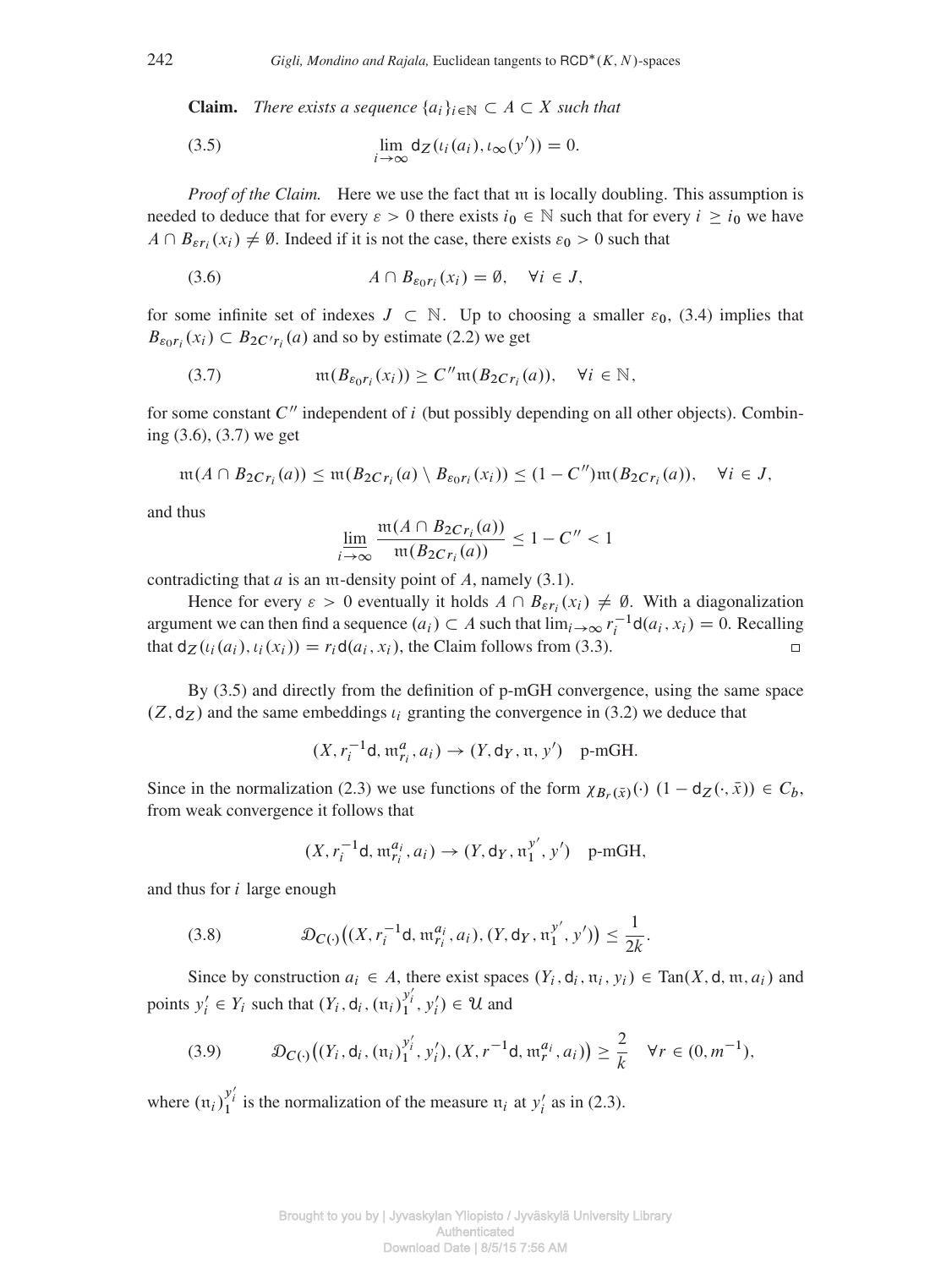Therefore by combining the bound diam  $p_{C(·)}(\mathcal{U}) \leq (2k)^{-1}$  with [\(3.8\)](#page-10-3) and [\(3.9\)](#page-10-4), for sufficiently large i we have

$$
\frac{2}{k} \leq \mathcal{D}_{C(\cdot)}((Y_i, \mathsf{d}_i, (\mathfrak{n}_i)_{1}^{y'_i}, y'_i), (X, r_i^{-1}\mathsf{d}, \mathfrak{m}_{r_i}^{a_i}, a_i))
$$
\n
$$
\leq \mathcal{D}_{C(\cdot)}((Y_i, \mathsf{d}_i, (\mathfrak{n}_i)_{1}^{y'_i}, y'_i), (Y, \mathsf{d}_Y, \mathfrak{n}_1^{y'}, y'))
$$
\n
$$
+ \mathcal{D}_{C(\cdot)}((Y, \mathsf{d}_Y, \mathfrak{n}_1^{y'}, y'), (X, r_i^{-1}\mathsf{d}, \mathfrak{m}_{r_i}^{a_i}, a_i))
$$
\n
$$
\leq \text{diam}_{\mathcal{D}_{C(\cdot)}}(\mathfrak{U}) + \mathcal{D}_{C(\cdot)}((Y, \mathsf{d}_Y, \mathfrak{n}_1^{y'}, y'), (X, r_i^{-1}\mathsf{d}, \mathfrak{m}_{r_i}^{a_i}, a_i))
$$
\n
$$
\leq \frac{1}{2k} + \frac{1}{2k} = \frac{1}{k},
$$

<span id="page-11-0"></span>which is a contradiction.

#### 3.3. Iterating tangents to conclude.

*Proof of Theorem* [1.1](#page-2-0). Let  $Z \subset X$  be the set of full m-measure where both Theorem [3.2](#page-8-0) and Lemma [3.1](#page-7-2) hold, and fix  $x \in Z$ . We will prove that there exists a tangent space to x isomorphic to  $(\mathbb{R}^n, d_E, \mathcal{L}_n, 0)$  for some  $n \leq N$ .

Thanks to Lemma [3.1](#page-7-2) there exists a non-constant geodesic  $\gamma \in \text{Geo}(X)$  so that  $\gamma_{\frac{1}{2}} = x$ , therefore every tangent  $(Y_1, d_1, \mathfrak{n}_1, y_1) \in \text{Tan}(X, d, \mathfrak{m}, x)$  contains an isometric image of  $\mathbb R$ going through the point  $y_1$ .

As a tangent of an infinitesimally Hilbertian  $CD^*(K, N)$ -space,  $(Y_1, d_1, \mathfrak{n}_1)$  is an infinitesimally Hilbertian  $CD^*(0, N)$ -space (see Property [2\)](#page-7-3) and so by Theorem [2.6](#page-7-1) it splits into  $(\mathbb{R} \times X_1, \mathsf{d}_E \times \mathsf{d}_1)$  $\mathcal{L}_1$ ,  $\mathcal{L}_1 \times \mathfrak{m}_1$ ) with  $(X_1, d)$  $'_{1}$ ,  $\mathfrak{m}_{1}$ ) infinitesimally Hilbertian CD<sup>\*</sup>(0, N - 1)-space.

If  $X_1$  is not a singleton, then it contains a point  $x_1$  where again both Theorem [3.2](#page-8-0) and Lemma [3.1](#page-7-2) can be used. Therefore, again by Theorem [2.6,](#page-7-1) every pointed tangent space  $(Y_2, \mathsf{d}_2, \mathfrak{n}_2, y_2) \in \text{Tan}(X_1, \mathsf{d}_1, \mathfrak{m}_1, x_1)$  splits as  $(\mathbb{R} \times X_2, \mathsf{d}_E \times \mathsf{d}_2')$  $\chi'_2$ ,  $\mathcal{L}_1 \times \mathfrak{m}_2$ ) with  $(X_2, d'_2)$  $2', \mathfrak{m}_2)$ infinitesimally Hilbertian  $CD^*(0, N-2)$ -space.

By Theorem [2.6](#page-7-1) this process can be iterated at most 'integer part of  $N$ '-times before producing a space  $X_n$ . Tracing back the lines that have been factorized we conclude that  $(\mathbb{R}^n, d_E, \mathcal{L}_n, 0) \in \text{Tan}(X, d, \mathfrak{m}, x)$  for some  $n \leq N$ , as desired.  $\Box$ 

#### References

- <span id="page-11-4"></span>[1] *L. Ambrosio*, *N. Gigli*, *A. Mondino* and *T. Rajala*, Riemannian Ricci curvature lower bounds in metric spaces with  $\sigma$ -finite measure, Trans. Amer. Math. Soc., to appear.
- <span id="page-11-3"></span>[2] *L. Ambrosio*, *N. Gigli* and *G. Savaré*, Metric measure spaces with Riemannian Ricci curvature bounded from below, preprint 2011, <http://arxiv.org/abs/1109.0222>.
- <span id="page-11-5"></span>[3] *L. Ambrosio*, *N. Gigli* and *G. Savaré*, Bakry-Émery curvature-dimension condition and Riemannian Ricci curvature bounds, preprint 2012, <http://arxiv.org/abs/1209.5786>.
- <span id="page-11-6"></span>[4] *L. Ambrosio*, *A. Mondino* and *G. Savaré*, Nonlinear diffusion equations and curvature conditions in metric measure spaces, preprint 2013.
- <span id="page-11-1"></span>[5] *K. Bacher* and *K.-T. Sturm*, Localization and tensorization properties of the curvature-dimension condition for metric measure spaces, J. Funct. Anal. 259 (2010), 28–56.
- <span id="page-11-7"></span>[6] *D. Burago*, *Y. Burago* and *S. Ivanov*, A course in metric geometry, Grad. Stud. Math., American Mathematical Society, Providence 2001.
- <span id="page-11-2"></span>[7] *F. Cavalletti*, Decomposition of geodesics in the Wasserstein space and the globalization property, preprint 2012, <http://arxiv.org/abs/1209.5909>.

 $\Box$